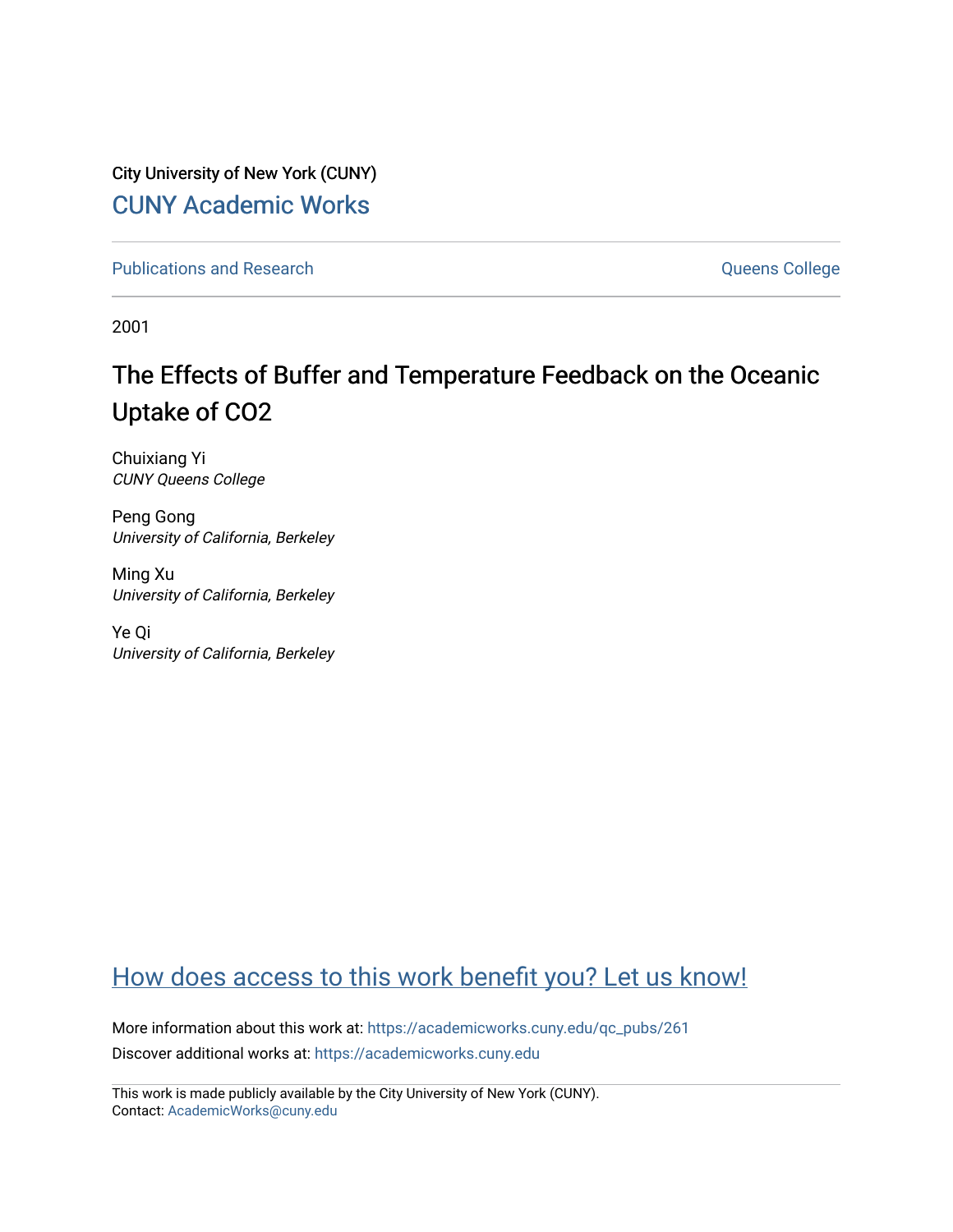### **The effects of buffer and temperature feedback on the oceanic uptake of CO**<sub>2</sub>

**Chuixiang Yi, Peng Gong, Ming Xu and Ye Qi Department of ESPM, University of California, Berkeley, USA** 

**Abstract. The feedback between climate and carbon cycle**  systems is critical to the prediction of future CO<sub>2</sub> concen**tration in the atmosphere and the capacity of the oceans to**  take up  $CO<sub>2</sub>$  from the atmosphere. We calculated the mag**nitudes of the potential feedback between the increase of atmospheric CO2 concentration, the carbonate chemistry of the oceans (via a buffer factor), and the global temperature. We find that the magnitude of the buffer feedback depends**  strongly on the level of the dissolved inorganic carbon (DIC) **in the oceans and increases rapidly with the increase of the**  atmospheric CO<sub>2</sub> concentration. The buffer feedback would result in an increase of 95 ppm in the atmospheric CO<sub>2</sub> con**centration and a decrease of 236 GtC absorbed by the oceans from the atmosphere between year 2000 and 2100 under the Intergovernmental Panel on Climate Change (IPCC) scenaxio IS92e. By coupling our buffer feedback model with a global energy balance model, we find that global mean temperature increased 0.65°C from 1860 to 1990, which agreed** well with the recorded value of 0.61<sup>°</sup>C. However, the ocean **carbonate chemistry is quite insensitive to global temperature.** 

#### **Introduction**

**The oceans are believed to be the largest long-term sink for atmospheric CO2. A variety of models have been developed to estimate the amount of the oceanic uptake of CO2 [e.g. Oeschger et ed., 1975; Bacastow, 1996]. The capacity**  of the oceans to take up  $CO<sub>2</sub>$  from the atmosphere is mainly **controlled by a buffer mechanism described by a buffer factor, which is defined as** 

$$
\xi = \frac{\partial \ln P_{\text{CO}_2}}{\partial \ln DIC} \tag{1}
$$

where  $P_{CO_2}$  is the  $CO_2$  partial pressure in the oceanic mixed **layer. Previous studies have shown that the value of the buffer factor empirically varies with DIC and temperature T, suggesting a nonlinearity in the oceanic carbon chemistry [e.g. \$armiento et al., 1992; Joos et ed., 1996]. However, few attempts have been made to quantify the feedback effects on**  oceanic CO<sub>2</sub> uptake and separate the buffer and tempera**ture feedback from the total nonlinear feedback.** 

**The buffer mechanism is actually the chemical equilibrium condition of the oceanic carbonate system as atmo**spheric CO<sub>2</sub> is added to the oceans. This condition can be attributed to the equilibrium relationship of  $P_{CO_2}$ , DIC and

**Copyright 2001 by the American Geophysical Union.** 

Paper number 2000GL011569. **0(O4-8276/01/2000GL011569505.00**  **T at a given level of borate and alkalinity. Few studies have been reported to model the relationship between the buffer factor and DIC and T due to the complexity of the ocean chemistry. Sarmiento et ed. [1992] and Joos et ed. [1996]**  obtained analytical relationships among  $P_{CO_2}$ ,  $DIC$  and  $T$ , **but the relationships were obtained using a narrow range of**   $P_{\text{CO}_2}$  and T. Sarmiento et al. [1992] used  $0 < \Delta P_{\text{CO}_2} < 200$ **ppm in their model while Joos et al. [1996] only allowed T**  to vary between 17.7<sup>o</sup>C and 18.3<sup>o</sup>C. In the present study we **develop an analytical relationship between the buffer factor and DIC and T based on the GEOSECS data and incorpo**rate it into the box-diffusion model [Oeschger et al., 1975] **to examine the effects of buffer feedback on global carbon dynamics between the atmosphere and the oceans. Even though further development of the box diffusion model was made such as the outcrop diffusion model and the HILDA model, the box diffusion model is still a basic model for eval**uating oceanic  $CO<sub>2</sub>$  by *IPCC* [1992]. The HILDA model **produces similar results as the box diffusion model and the outcrop diffusion model may overestimate the oceanic CO2 uptake. The global average surface temperature, T, can be predicted by an energy balance model (EBM) [Sellers, 1969].**  Greenhouse effects are also considered in the EBM [Yi et al., 1994]. Therefore, the changes in atmospheric CO<sub>2</sub> concen**tration will affect the earth surface temperature which in turn will influence the oceanic carbonate chemistry through the buffer effect.** 

**The objectives of this paper are to quantify the contributions of the nonlinear feedback to the oceanic uptake of**  CO<sub>2</sub> and the atmospheric CO<sub>2</sub> concentration and to sepa**rate the effects of buffer and temperature feedback from the total influences.** 

#### **Nonlinear buffering**

**We used the program CO2SYS developed by Lewis and**  *Wallace* [1998] to calculate the equilibrium values of  $P_{CO_2}$ , **DIC and T by assuming a salinity of 35 per mille and a constant alkalinity of 2.35 meq kg. A nonlinear relation of**   $P_{CO}$ , with  $DIC$  and  $T$  is obtained through the least squares method as the following  $(R^2=0.99)$ 

$$
P_{\text{CO}_2} = \exp(\theta_0 + \theta_1 T + \theta_2 T^2 + \theta_3 DIC + \theta_4 DIC^2
$$
  
+  $\theta_5 DIC^3 + \theta_6 T DIC$ ), (2)

where  $0^{\circ}$ C  $\leq T \leq 30^{\circ}$ C and 1.8 mol  $m^{-3} \leq DIC \leq 2.3$  mol  $m^{-3}$ , and  $\theta_0 = -40.5797$ ,  $\theta_1 = 0.074487$ °C,  $\theta_2 = -0.000283$  $({}^{\circ}C)^2$ ,  $\theta_3$ =63.69519 mol m<sup>-3</sup>,  $\theta_4$  = -32.04292 mol<sup>2</sup> m<sup>-6</sup>,  $\theta_5=5.761687 \text{ mol}^3 \text{ m}^{-9}, \theta_6=-0.010416^{\circ} \text{C} \text{ mol } \text{m}^{-3}.$ 

In the 3D space constructed by  $P_{CO_2}$ , *DIC* and *T*, (2) is **an equilibrium surface by which the oceanic chemical buffering is determined. A constant buffer factor can be used only in a narrow range of DIC (Figure la). Meanwhile,** 

**<sup>•</sup> Now at the Pennsylvania State University, University Park, USA.**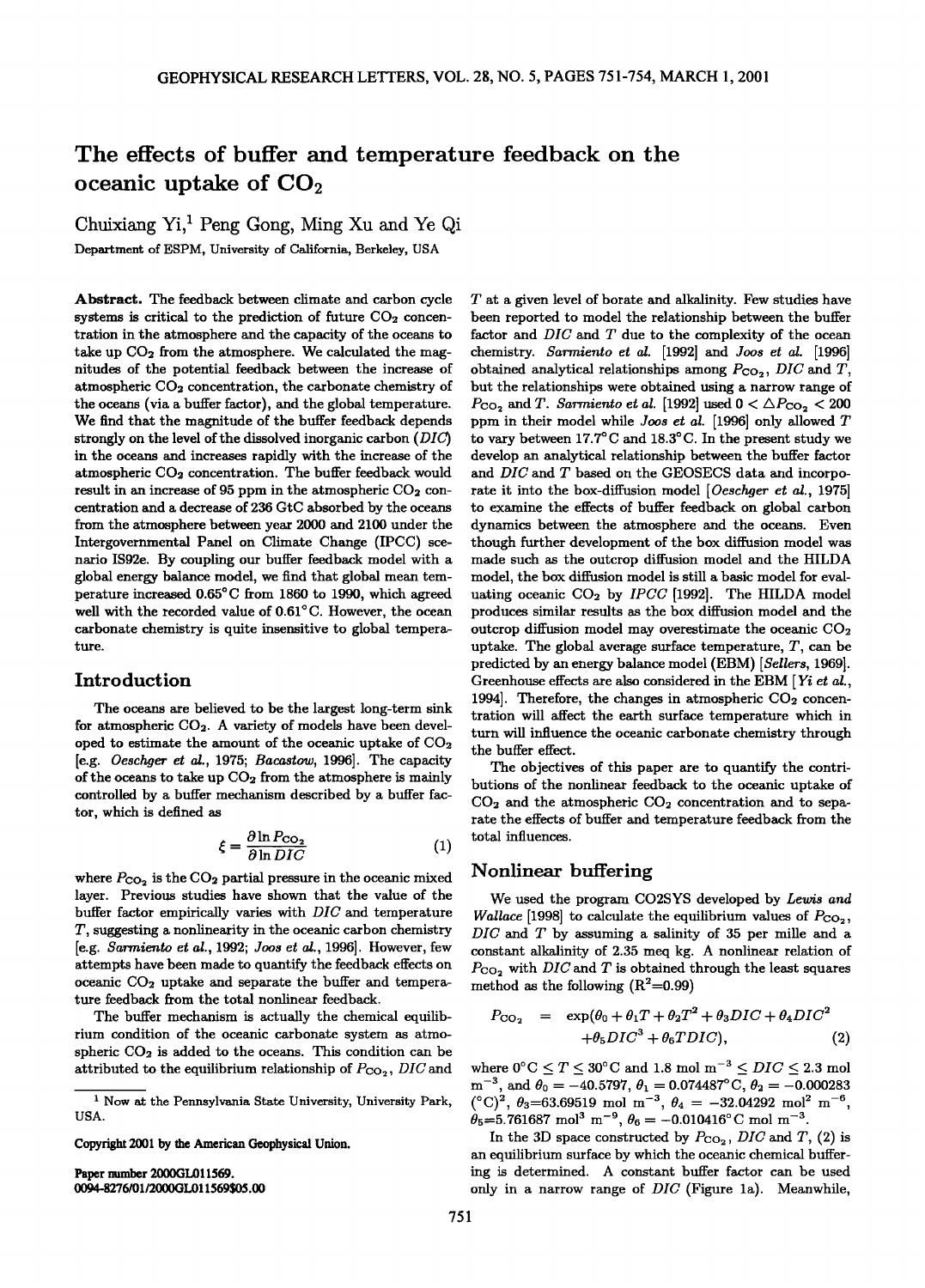

Figure 1. The equilibrium relation of  $CO<sub>2</sub>$  partial pressure  $P_{CO_2}$  versus (a) dissolved inorganic carbon DIC and (b) temperature  $T$ , and buffer factor versus (c) DIC and (d)  $T$ . The numbers in (a) represent  $T$  and in (b) and (d)  $DIC$ .

 $dP_{CO_2}/dT$  is not a constant, as has been used in many carbon cycle models. By combining (1) and (2), the buffer factor can be derived as follows.

$$
\xi = \theta_3 DIC + 2\theta_4 DIC^2 + 3\theta_5 DIC^3 + \theta_6 TDIC. \tag{3}
$$

#### Feedback model

With the equilibrium relation of  $P_{CO_2}$ , DIC and T given in (2), we established a dynamic model to explain the relation among them with the injection of anthropogenic  $CO<sub>2</sub>$ into the atmosphere. We chose global mean temperature  $T$  as a climate variable, and it is governed by the energy balance equation

$$
C\frac{dT}{dt}=\frac{I_0}{4}(1-\alpha)-\varepsilon_s(1-\varepsilon_a)(a_1+a_2T),\qquad(4)
$$

where the planetary albedo  $\alpha$  is a function of temperature  $T$  [Sellers, 1969] and the atmospheric effective emissivity

$$
\varepsilon_a = \varepsilon_0 + \varepsilon_T T + \varepsilon_c \ln \rho_c \tag{5}
$$

is related to temperature  $T$  and the atmospheric CO<sub>2</sub> concentration  $\varrho_c$  (ppm). The term  $\varepsilon_c$ ln $\varrho_c$  in (5) is a greenhouse forcing, and  $\varepsilon_c$ =0.0235 derived by Staley and Jurrica [1972] from the theory of radiative transfer based on the observed data. The values of the other parameters in  $(4)-(5)$  can be found in Table 1.

The box diffusion model used considers the atmosphere, the mixed ocean surface layer and the terrestrial ecosystem each as a well mixed box coupled with a diffusive deep ocean. The governing equations can be written as follows

$$
\frac{d\nu_a}{dt} = II + k_{am}(\xi\nu_m - \nu_a) - B\nu_a, \tag{6}
$$

$$
\frac{d\nu_m}{dt} = k_{ma}(\nu_a - \xi \nu_m) - D\nu_m, \qquad (7)
$$

where  $\nu_a$  and  $\nu_m$  denote the increases of the atmospheric  $CO<sub>2</sub>$  concentration and total  $DIC$  in surface water relative to their pre-industrial values, respectively. In  $(6)$   $II$  is the rate of anthropogenic  $CO<sub>2</sub>$  emissions relative to the preindustrial  $CO<sub>2</sub>$  in the atmosphere. It is the only input to our model. The feedback processes in the terrestrial ecosystem are neglected. The second term in (7) is responsible for CO<sub>2</sub> exchange between the mixed layer and the deep ocean. Following Oeschger et al. [1975] we use

$$
D = \frac{\sqrt{\mu K}}{h_m} \tanh(h_d \sqrt{\mu/K}), \qquad (8)
$$

where  $\mu=1/34.5$  yr over the period from 1864 to 1999. For the emission scenario IS92e prescribed by *IPCC* [1992],  $\mu$ can be estimated to be 0.0127  $yr^{-1}$  and it is used over the period from 2000 to 2100. The results were insensitive to  $\mu$ .

In our model there are two key factors for the feedback between atmospheric CO<sub>2</sub> and climate, the buffer factor  $\xi$ and the atmospheric effective emissivity  $\varepsilon_a$ . The anthropogenic CO<sub>2</sub> is first partitioned among the atmosphere, ocean and land using the box diffusion scheme in (6) and (7). The partition of CO<sub>2</sub> between the atmosphere and ocean is controlled by the buffer factor. It is not constant and depends instantaneously on  $DIC = 2.053(1 + \nu_m)$ . As seen from Figure 1c, the buffer factor increases with DIC, and this increase leads to a reduction of oceanic CO<sub>2</sub> uptake, i.e., the carbon cycle itself influences partition between the carbon reservoirs. We refer to this process as buffer feedback. In our model the change in atmospheric CO<sub>2</sub> concentration affects the temperature through the greenhouse forcing  $\varepsilon_c \ln[292(1 + \nu_a)]$ , and the change in temperature in turn affects the CO<sub>2</sub> partition between the atmosphere and the ocean. We refer to this process as the temperature feedback.

#### **Results and Discussion**

As seen from Figure 1c,d, the buffer factor  $\xi$  depends strongly on  $DIC$  and is insensitive to  $T$ . This conclusion differs from that of Sundquist et al. [1979], i.e. the variations of the buffer factor depend systematically on the sea surface

Table 1. Model parameters

| Symbol            | Meaning and value                                                       |
|-------------------|-------------------------------------------------------------------------|
| C                 | Heat capacity, 10 W m <sup>-2</sup> yr $({}^{\circ}C)^{-1}$             |
| $I_0$             | Solar constant, 1360 W m <sup>-2</sup>                                  |
| $a_1$             | Linear coefficient, 314.0 W m <sup>-2</sup>                             |
| a <sub>2</sub>    | Linear coefficient, 4.6 W m <sup>-2</sup> ( $^{\circ}$ C) <sup>-1</sup> |
| αn                | Albedo coefficient, 0.34                                                |
| $\varepsilon_0$   | Emissivity coefficient, 0.1553                                          |
| $\varepsilon$     | Surface emissivity, 0.98                                                |
| $\epsilon_T$      | Water vapor coefficient, $2.125 \times 10^{-3}$ (°C) <sup>-3</sup>      |
| $\varepsilon_{c}$ | Greenhouse coefficient, 0.0235                                          |
| $N_a$             | Preindustrial CO <sub>2</sub> in atmosphere, 619.9 GtC                  |
| $N_{m}$           | Preindustrial CO <sub>2</sub> in mixed layer, 668.8 GtC                 |
| $k_{nm}$          | Exchange coefficient, $1/7.8$ yr                                        |
| $k_{ma}$          | Exchange coefficient, 1/8.4 yr                                          |
| В                 | Biological coefficient, $6.5946 \times 10^{-3}$ yr <sup>-1</sup>        |
| $h_m$             | Mixed layer depth, 75 m                                                 |
| $h_d$             | Deep ocean depth, 3725 m                                                |
| μ                 | Emission exponential coefficient,                                       |
|                   | 0.02899 yr <sup>-1</sup> (1864-1996), 0.0127 yr <sup>-1</sup> (IS92e)   |
| K                 | Eddy diffusion coefficient, 4350 m <sup>2</sup> yr <sup>-1</sup>        |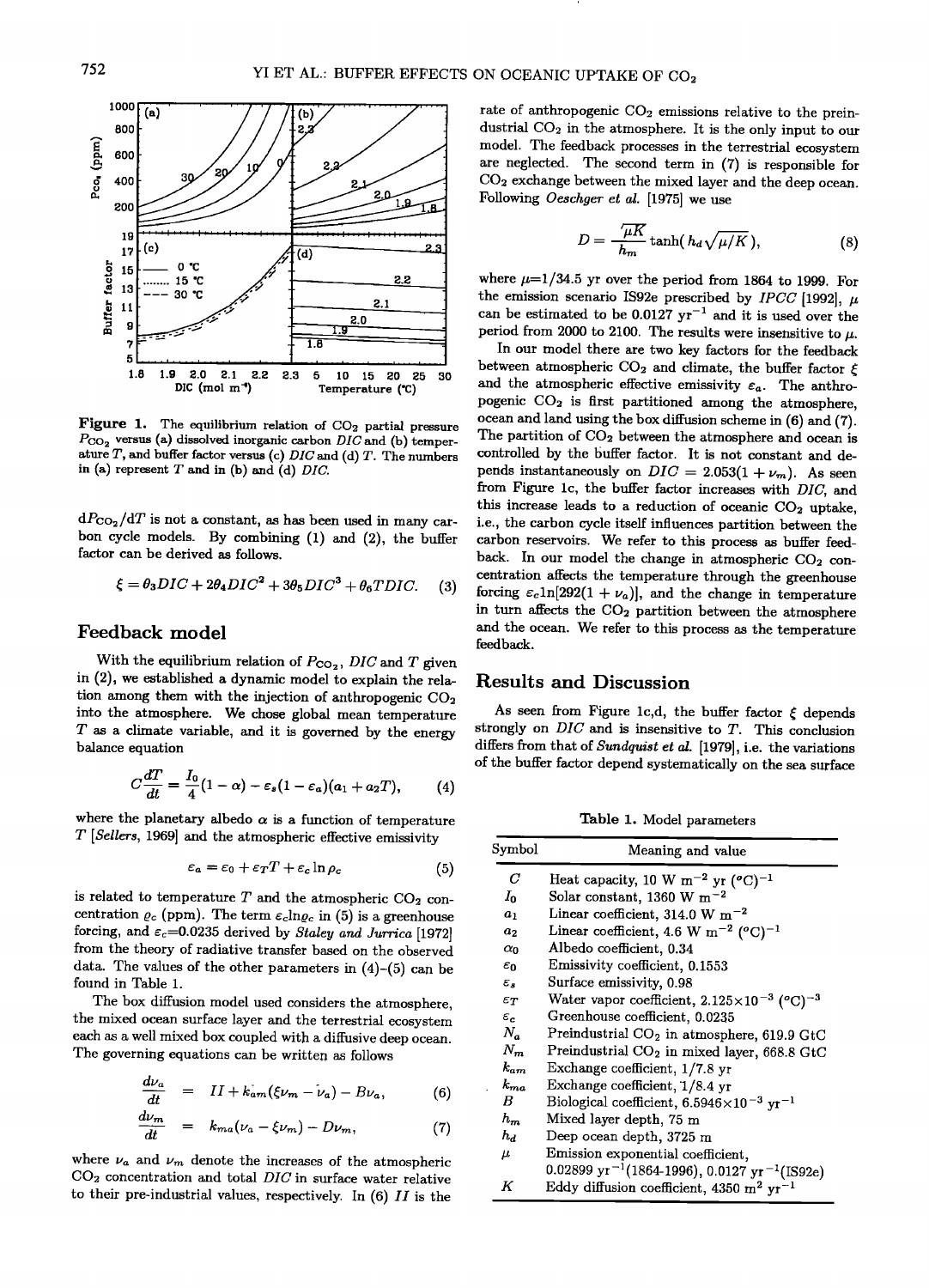**temperature. The dependency of the buffer factor on the sea surface temperature was calculated by Sundquist et al.**  [1979] holding  $P_{CO_2}$  as a constant. However,  $P_{CO_2}$ ,  $DIC$  and T must meet the equilibrium relationship (2). As  $P_{CO_2}$  is **kept unchanged DIC varies with T. Therefore, the variation of the buffer factor in Figure i of Sundquist et al. [1979] is caused largely by DIC, not by T.** 

**The initial conditions of the feedback model were pre**scribed as 292 ppm of atmospheric CO<sub>2</sub> concentration,  $DIC_0 = 2.053 \text{ mol m}^{-3}$ ,  $\nu_{m0} = \nu_{a0} = 0$  and  $T_0 = 15^{\circ}$ C. For **the anthropogenic CO2 production, the data compiled by Marland eta/. [1999] from 1860 to 1996 were used. For the period of 1997 to 2100, the IS92e emission scenario [IPCC, 1992] was used as the model input. For the other emission scenarios, similar results were obtained but the result from IS92e is a bound of all possibilities as it is a scenario with the greatest changes. The simulations of atmospheric CO2 concentration from 1860 to 1998 are shown in Figure 2a with a comparison to the observed values [Keeling and**  Whoff, 1999]. The observed atmospheric CO<sub>2</sub> concentra**tion in 1998 is 366.7 ppm, 366.6 ppm is predicted by the feedback model and 364.4 ppm by the box diffusion model**   $(\xi = 9)$  with no feedback. The difference between the pre**dictions with and without the feedback becomes more dis**tinguishable as atmospheric  $CO<sub>2</sub>$  increases, and results from **our feedback model are closer to the observed values. Even though the differences until 1998 are small, they indicate that the nonlinearity due to the feedback plays a more and more important role with the increased accumulation of an**thropogenic CO<sub>2</sub> emissions. An increase of 0.65<sup>°</sup>C in global **mean temperature from 1860 to 1990 is predicted by the**  feedback model, which is in well agreement with the  $0.61^{\circ}$ C reported by  $IPCC$  [1990]. The mean annual  $CO<sub>2</sub>$  flux into **the ocean over the period from 1980 to 1989 is estimated as 1.73 GtC yr -• (with feedback), quite a bit lower than 2.0**  GtC  $yr^{-1}$  concluded by *IPCC* [1990]. If the buffer factor is kept constant ( $\xi = 9$ , without feedback), the model yields 1.91  $\text{GtC yr}^{-1}$ .

**In order to estimate the effects of feedback on the predic**tions of atmospheric CO<sub>2</sub> concentration we fixed  $\xi = 9$  in (6)-(7) and  $T = 15^{\circ}\text{C}$  in (4). Thus the box diffusion model **becomes a linear model that does not consider feedback of**  either CO<sub>2</sub> or temperature. The results show that the to**tal feedback causes an increase of approximately 98.1 ppm**  in atmospheric CO<sub>2</sub> concentration by 2100 and a cumulative reduction of 242.5 GtC in oceanic uptake of CO<sub>2</sub> be**tween 1860 and 2100 (Figure 2b). Out of the total feedback, the buffer feedback causes an increase of 98.7 ppm in atmo**spheric CO<sub>2</sub> concentration and a cumulative reduction of **244.1 GtC in the oceans. The temperature feedback causes a decrease of 0.6 ppm in the atmosphere and an increase of 1.6 GtC in the oceans. This implies that the temperature feedback is negligible compared with the buffer feedback. The result also indicates that ocean carbonate chemistry is insensitive to global temperature.** 

**Warming caused by the increase of atmospheric CO2 has no substantial impact on the oceanic carbon cycle but may significantly influence terrestrial carbon sources and sinks**  locally and seasonally. Warming may enhance net primary **production in the north as indicated by satellite remote**  sensing [*Myneni et al.*, 1997] but this increase may offset **the decrease in the tropics. Increases in soil respiration by**  warming in winter and spring may offset increases of net



Figure 2. (a) Predictions of atmospheric CO<sub>2</sub> concentration by **the models (with and without feedback) and comparison with the observation; (b) The cumulative reductions of oceanic uptake of CO2 caused by the buffer, temperature and the total feedback.** 

**ecosystem production in summer. On the global scale, the annual imbalance of terrestrial sources and sinks caused by climate change is quite small [Cao and Woodward, 1998]. Therefore, the ignored feedback between terrestrial carbon cycle and climate change may not significantly affect our conclusions.** 

#### **Conclusions**

**(1) The capacity of the oceanic uptake of anthropogenic CO2 emission will be greatly reduced due to nonlinear buffer feedback between 2000 and 2100 under IPCC scenario IS92e.** 

**(2) Ocean carbonate chemistry is insensitive to global temperature.** 

#### **References**

- Bacastow, R. B., The effect of temperature change of the warm **surface waters of the oceans on atmospheric CO2 , Global Biogeochem. Cycles, 10, 319-333, 1996.**
- **Cao, K. M. and F. I. Woodward, Dynamic responses of terrestrial ecosystem carbon cycling to global climate change, Nature, 393, 249-252, 1998.**
- **Intergovernmental Panel on Climate Change (IPCC), Climate Change: The IPCC Scientific Assessment, edited by J. T. Houghton, O. J. Jenkins, and J. J. Ephraums, 364 pp., Cambridge University Press, New York, 1990.**